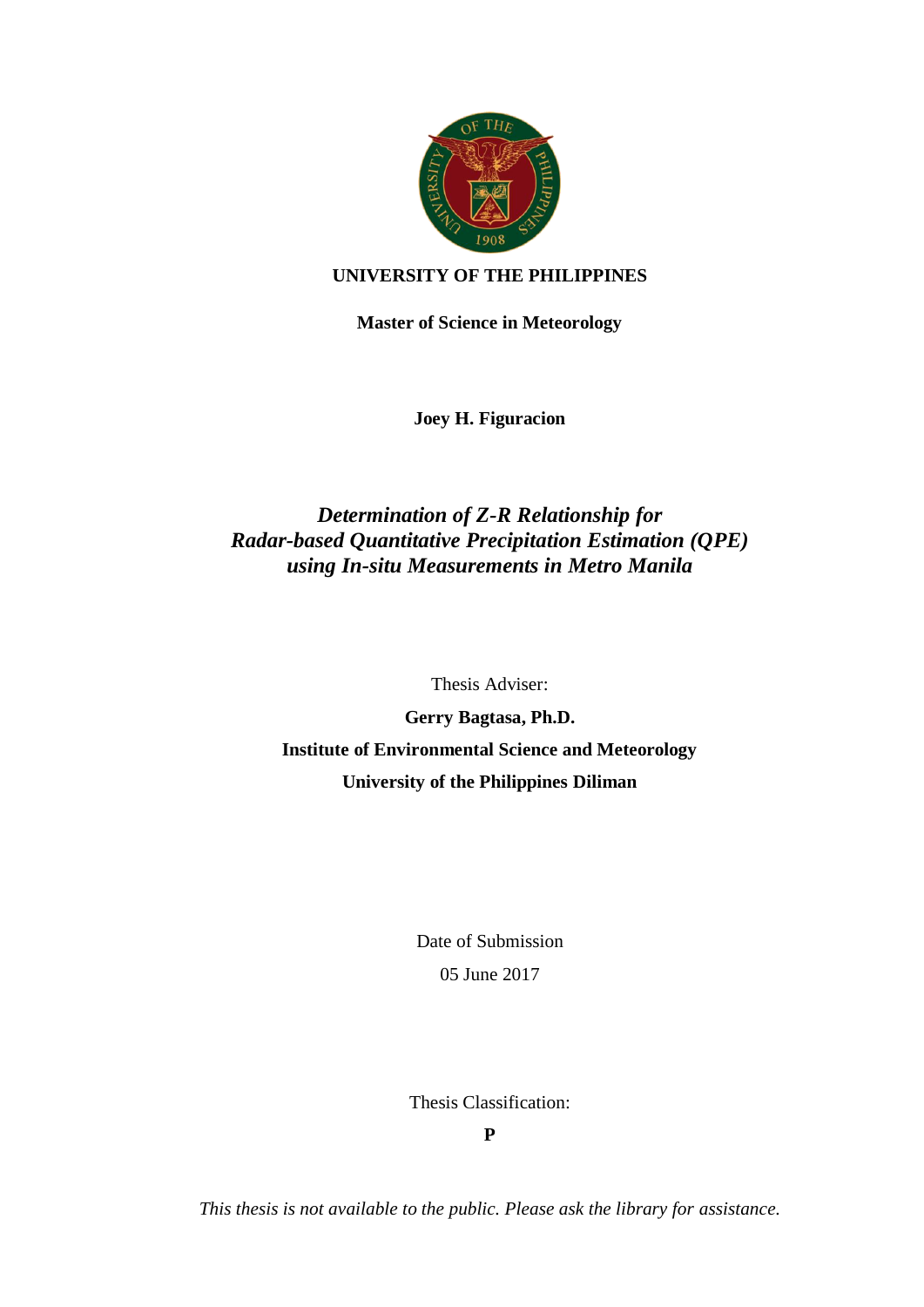## **DETERMINATION OF Z-R RELATIONSHIP FOR RADAR-BASED QUANTITATIVE PRECIPITATION ESTIMATION (QPE) USING IN-SITU MEASUREMENTS IN METRO MANILA**

Joey H. Figuracion University of the Philippines-Diliman, 2017 Gerry Bagtasa, Ph.D. Adviser

## **ABSTRACT**

Weather radar is an effective meteorological tool that gathers high spatial and temporal data through the detected backscattered energy called reflectivity factor (Z). Radarbased quantitative precipitation estimation (QPE) is a key feature of weather radars that converts reflectivity  $(Z)$  to precipitation rate  $(R)$  by means of the Z-R relationship  $(Z=aR<sup>b</sup>)$ . The aptitude of radar rainfall conversion using the empirical equation varies in time and space; hence, the determination of geographically best fit Z-R relationship is important. In this study, the operational use of Marshall-Palmer (MP) Z-R equation  $(Z=200R^{1.6})$  in Tagaytay radar-based QPE was evaluated by using rain observation data at all-year and seasonal (i.e., JJAS, NDJF, MAM) scale with the application of *wradlib* python module preprocessing techniques (static clutter removal, attenuation correction) and varying grid resolution (i.e., 1x1 km, 3x3 km, 5x5 km, 7x7 km, 9x9 km). This study determined alternative radar reflectivity to rain rate equations from using the same sampling and test method of preprocessed all-year radar dataset, reckoning fifteen (15) total equations. The derived Z-R relationship assessed against Marshall-Palmer radar reflectivity to rain rate conversion skill such that the radar rainfall estimates must equal or be closest to in-situ measurements. The validation result of Marshall-Palmer Z-R relationship rainfall estimates showed below 0.42 correlation using all-year dataset in all data type inputs and grid sizes; while the noise corrected (i.e., Z\_cln, Z\_pia) data